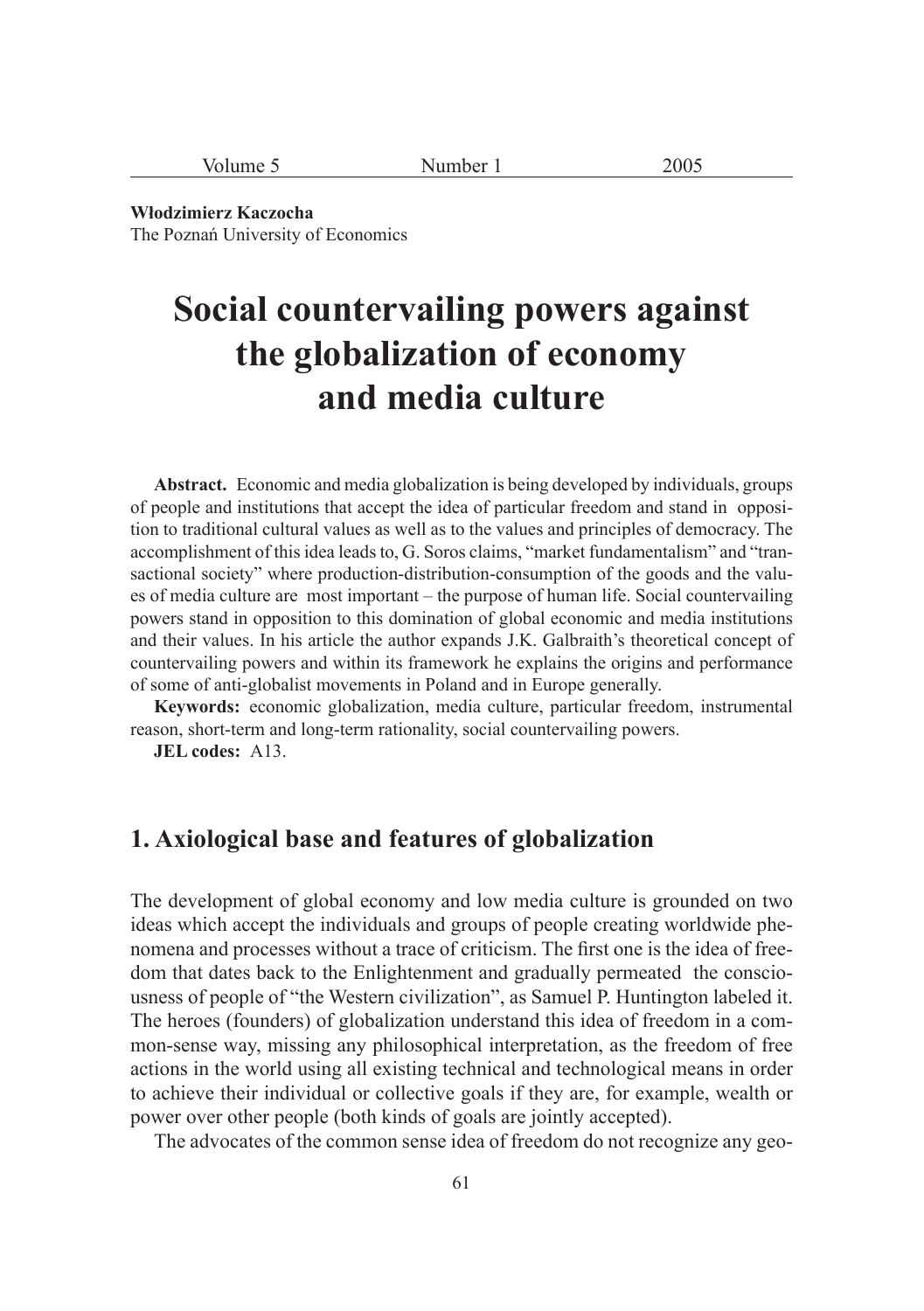graphic or cultural boundaries to their actions. Moreover, they do not even take any ethical responsibility for the negative consequences of their actions. Such freedom may also be called a particular one which I interpret as the state of thinking and acting oriented toward achieving wealth and power by choosing and using suitable technical means as well as the values of low and high cultures. The particular freedom assumes the maximization of production, distribution and consumption of goods (globalization of economy) and its followers are in permanent pursuit of multiplying the values of low media culture and its worldwide influence (globalization of media culture). And even if they spread ideological slogans about free market, cultural pluralism etc., they always aim at expanding their power over others which means they act according to a set purpose to delimit these peoples' freedom of choice among t h e s e goods and values that they create and sell by themselves. A commercial is the means by which people are being forced to choose the consumption of certain goods and values. The same commercial, paradoxically, disguises the globalists' aspiration after taking control over others by a variety of means to delimit their freedom of choice. Furthermore, it creates low culture and imposes it on the majority of people to an incomprehensible extent and at the same time it trivializes high culture, people's ways of life, their ambitions and goals. Sooner or later, as K.-R. Popper insisted, there must be legal decisions introduced to facilitate delimitation of particular freedom in media culture. For without such decisions, all the appeals made by the elite of high culture related to at least partial elimination of low culture's influence and control over television programs will fail. In the meantime, however, i.e. before some legal, in my opinion necessary, regulations come into being, the fight against low media culture has been undertaken by social countervailing power that prevents people from falling into the state of media barbarity. I shall return to that point later on in my article.

The second idea holds that free market gives the opportunity to bring forth the particular freedom - this idea is accredited by the authors of global economy without the slightest hesitation. George Soros writes that "abstract empire - world capitalism" has control over people's consciousness since it engendered the ideology of free market, among other things, which the author calls "market fundamentalism" and its main norm points that everything is for sale - material goods and culture values including religious values and services. Soros holds that global capitalism creates the wealth for the privileged but it never guarantees any freedom, democracy, rules of law nor does it contribute to the development of cultural values. And that is why the values and democracy must be protected against free market by state policy that is to acknowledge "social values" as its principle and must aspire after common welfare. Those who accept fundamentalist ideology create "transactional society" instead of democracy (G. Soros, 1998). In such a society, we must add, all relations among people are estimated taxonomically as goods. To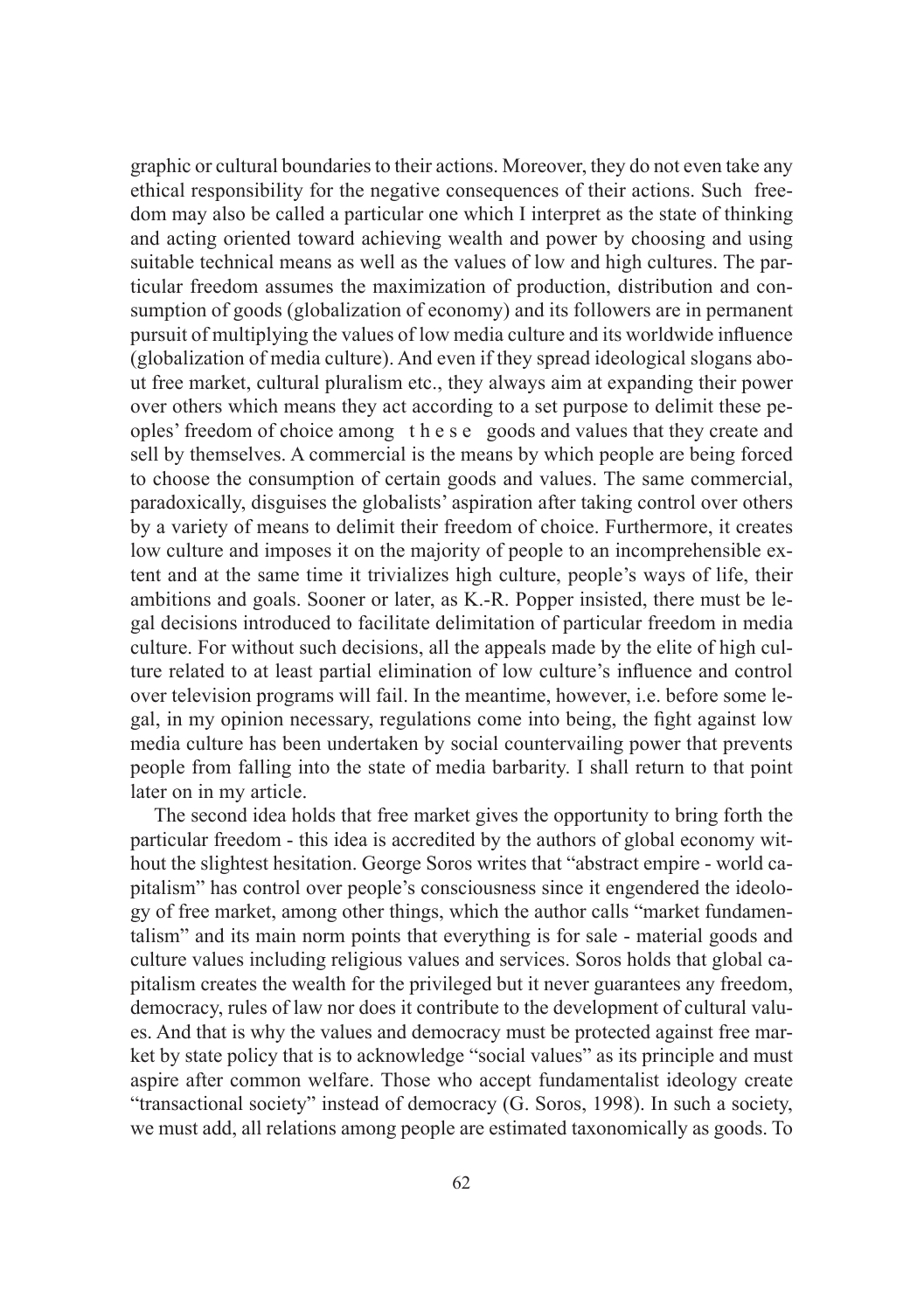put the things strongly, in the transactional society also politicians may be bought by selling democracy.

In relation to Soros' remarks on the particular freedom and his opinions about market fundamentalism we must say that this freedom may be fully embodied in material sense within the frameworks of global free market.

Let me illustrate the above-mentioned state of understanding and realization of the particular freedom by the co-authors of both global economy and media culture who *nota bene* ignore cultural values and accept no ethical responsibility for the consequences of their actions, quoting a perfect literary extract from Kapuściński's *Heban* (*The Shadow of the Sun*) devoted to African people and cultures (R. Kapuściński, 1998).

Thus in the course of the eighties Philips had produced its special series of battery-fed television sets a great number of which was sold throughout these regions of central Africa where people lacked electric power and had this great opportunity to watch the moving images of the so far unknown world for the first time in their lives. The author sadly describes how the down and out African people who conceived their way of life as a standard suddenly saw that remote, extremely rich and exotic life. Only then did they realize their material poverty, austerity of life in a village, ugliness of old people whom you do not have to respect any more and uselessness of a taboo that in the world of moving images does not exist at all. Therefore, by means of the banal television set and trivial images, the values of indigenous culture and centuries-old relations among people became unessential for them.

In the light of this particular event, the opinions of some thinkers - glossators of globalization processes - may be conceived as quite perfunctory. Anthony Giddens, for example, states that globalization enhances social relations in the world in general, which is expressed by the fact that some local events are shaped by decisions and actions of people being "thousands miles away"; even though they are local events they can exert a "reverse" influence (A. Giddens, 1990). I myself cannot imagine how the people's way of thinking and the relations among them changed by media culture and the moving images about white people's way of life can bring about any effect on social relations in the world.

In this and similar examples I do not observe any reversible influence of the local societies on decisions and especially on changes in relations within the society creating the phenomena and processes of economic globalization and media culture. I will repeat my question, how the relations (to date patriarchal or matriarchal or recently being gradually modified into partner relations) between, for instance, children and their parents living in the African bush affected by the moving images may have their effect on social relations of the huge television environment. However, such a reverse influence of local events may occur but only in an individual case when the globalist (the manager of global economy or of media culture) meets "face to face" with either negative or positive consequences of economy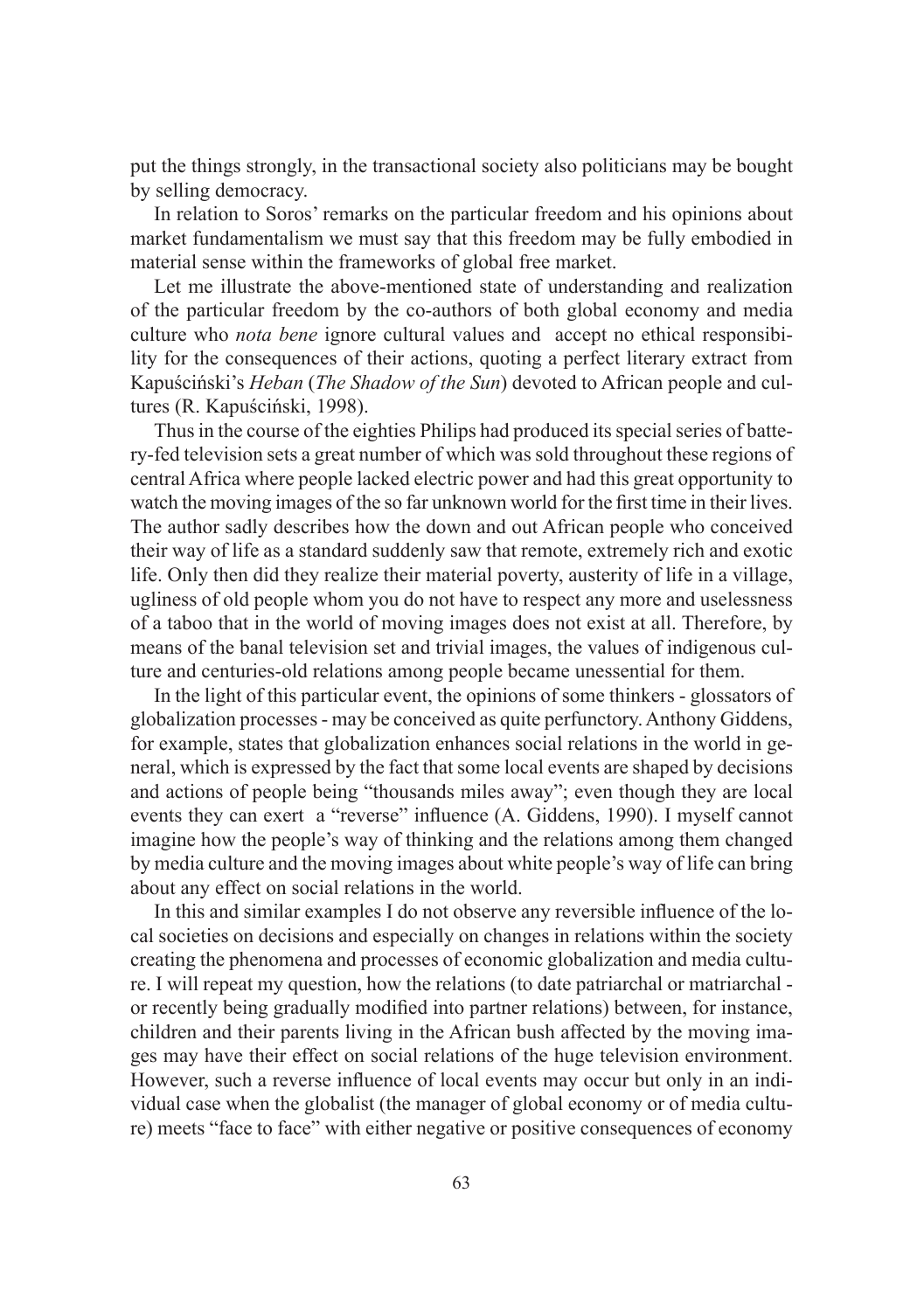or culture being the results of a global organization's performance in which he is involved. Such a man needs to have the minimum of moral receptiveness. For if he is a morally neutral globalist working just to accomplish his corporation's material goals or, in other words, if he is "morally cold", then he will see the destructive consequences of his corporation's performance, be it in the African bush, in Poland or anywhere in the world, as the necessary side-effects of general globalization development.

Jürgen Habermas is absolutely right when he writes that "administrative and economic systems tend to cut themselves off from the social environment and obey only their own imperatives: money and power (...)" (J. Habermas, 1992). It is widely known that both material and media products of these systems influence the consciousness and behavior of the people living in local communities but their indigenous values and ways of life do not penetrate into the very systems.

The particular freedom and the ideology of market fundamentalism - in their relation to the accepted aims of action - require from globalists the formation of specific rationality useful for planning and realization of the accepted aims. We are able to distinguish the following two versions of rationality formed within the background of education and necessary for the authors and servants of globalization:

- 1) A short-term rationality required while carrying into effect the decisions of the global organizations' management bodies, it enables to select relevant means and methods of actions in particular sections of production and distribution of goods and values; this version of rationality is useful for the middle level managers.
- 2) A long-term rationality is formed by the managers of global organizations within economy and media who lay out the purposes and strategies of the whole organization's performance as well as its respective departments within the head office and foreign branches; all elements of the organization must be functional in their relation to the assumed purposes.

Both kinds of rationality stand for an indispensable tool serving global economy and media expansion. Thus, we may say that the particular freedom and the ideology of market fundamentalism create a functional rationality in both versions.

In reference to the above considerations I would like to remind the views of two thinkers who analyzed the modifications in the way of understanding and forming rationality in culture as well as its meaning in social progress. Max Weber proved that the institutionalization of human cognition originated in the Enlightenment. Science and education gradually merged with the social and economic organizations and from now on the purpose of science is to provide theories facilitating modifications of the fragments of social life, work and natural resources etc., instead of searching for truth. Thus, both the authors and holders of the theory accept "the functional rationality" that distances itself from ethical values (M. Weber, 1992). During the series of lecturers at Columbia University in 1944 Max Horkheimer presented his criticism of "an instrumental reason" that captured the consciousness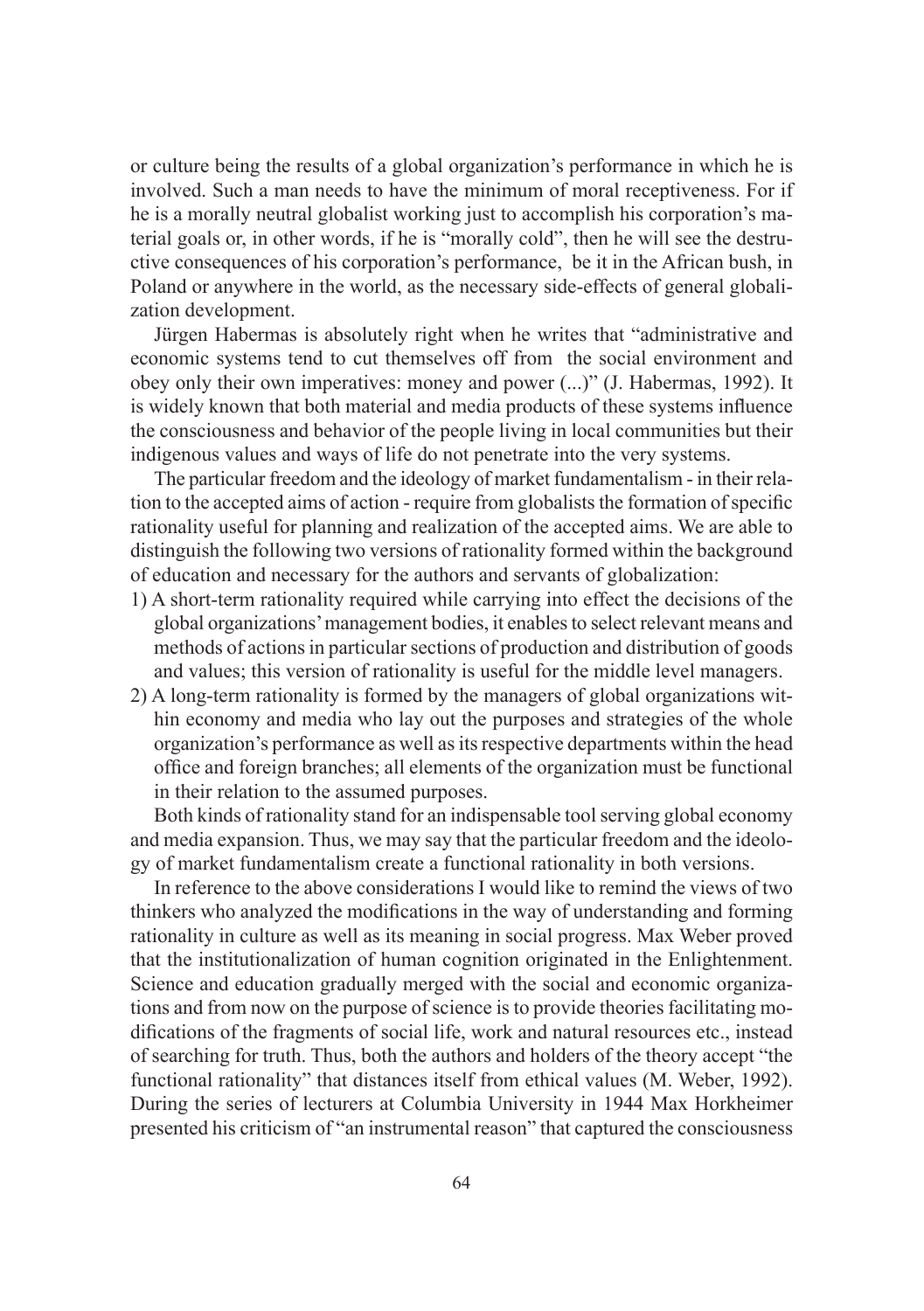of people in the course of the twentieth century. Such a reason, formed on the ground of exact sciences, accepts the pragmatic conviction that every cognition must be useful for people but withdraws the former research on traditional questions of the sense of life and truth. The instrumental reason projects the fragments of social life (in economy among other things) but it still remains neutral in its relation to the ethical goals of life. It can either serve evil or good (M. Horkheimer, 1967-68).

Leaving behind the differences in the views of these two philosophers and Horkheimer's extremely radical criticism of pragmatism, we must say that both the functional rationality in Weberian sense and the instrumental reason analyzed and criticized by Horkheimer rule the modern globalists' consciousness and determine their ideological points of view on the function of cognition in general as well as on the function of science in the wider understanding of culture.

I shall confine myself to one example which, as I reckon, unquestionably verifies my conviction that the authors of economic empirical sciences knowingly accept both the functional rationality and the instrumental reason when they treat people as objects being a material means to accomplish an economic effectiveness. Professor M. Armstrong titled his volume as *A Handbook of Human Resources Management*  (Kogan Page 1977 - and seven further editions). Having read the book I must admit that its author's narrative skills and the precise construction of the theory of human resources management met with my approval. But I must also express my painful irony by stating that rational and instrumental use (!) of people in order to accomplish the assigned economic purpose was already practiced on a mass scale in the 20<sup>th</sup> century in both totalitarian systems: the Nazi German Reich and Soviet Russia, as well as in many other totalitarian states after World War II. There is no doubt, however, which I firmly stress, that the author radically criticizes totalitarian states and their ways of putting people to death by labor. My irony refers rather to the title of the book that in a remarkable way evokes, unfortunately, painful memories of history.

### **2. Social countervailing powers**

In reference to the above-presented considerations we must ask two questions: are there any social powers that would revise the processes of globalization so they would not contribute to negative results on the one hand, and, are there any values and ideas which would defy the particular freedom on the other hand? Before I outline my proposition of answers, I shall state that it is impossible to stifle the globalization of economy unless there are specific circumstances, world war - for instance which destroys all centers forming the processes of globalization. Thus, there is only the revision of its processes at stake. In my opinion, the control over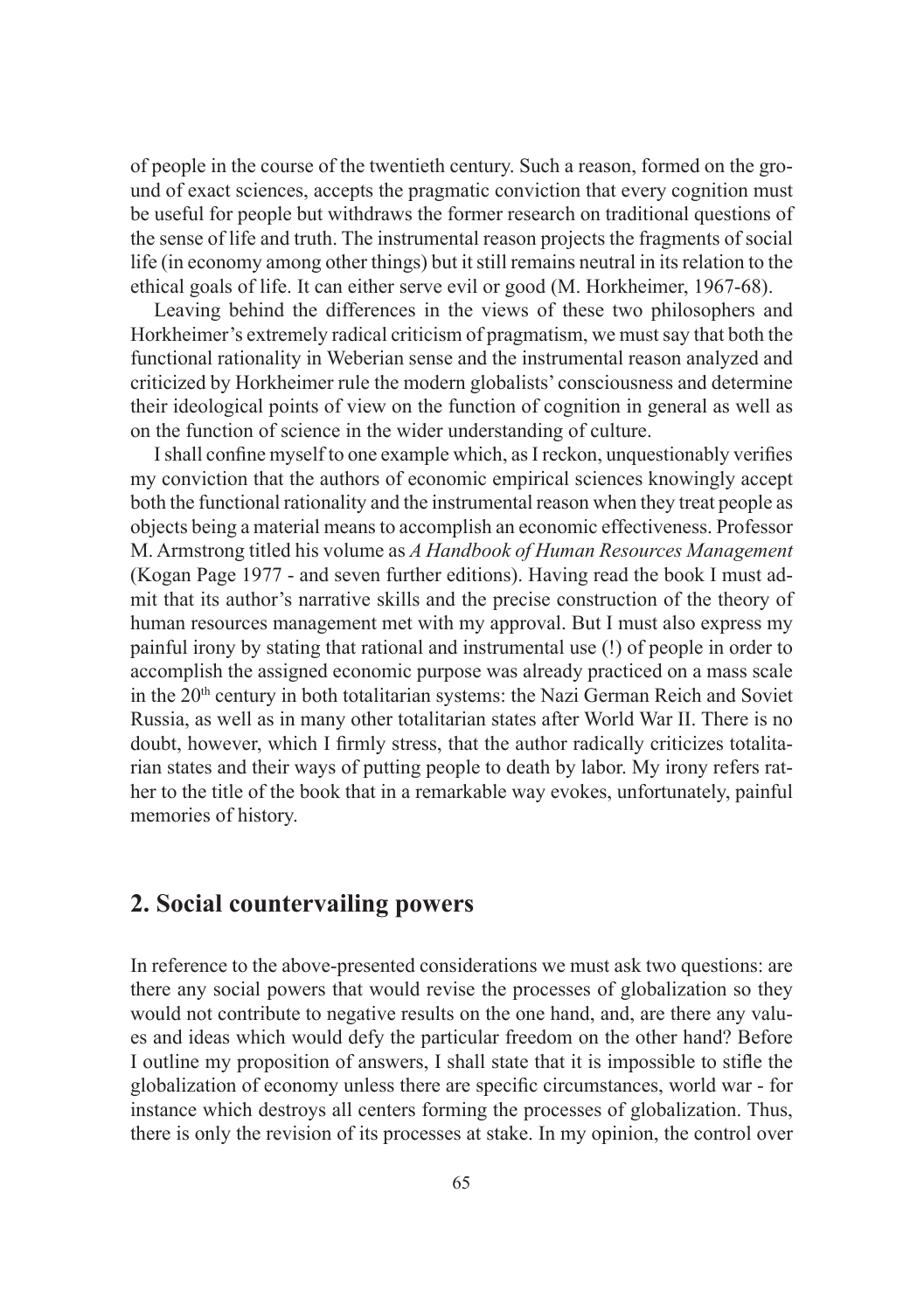economic and media globalization may take place - as it already does - by *social countervailing powers* and some democratic organizations acting throughout the world or the continents e.g. the European Union.

The answer to the second question is obvious. In opposition to the particular freedom and low media culture is a philosophical idea of positive freedom that lays the foundations of democracy and forms civil society as well as ethical values of the high culture and the value of responsibility, especially for negative consequences of actions. As regards the global economy I state here that only some specific circumstances may stifle the development of global media culture. Let it develop and spread the humanistic values of indigenous and high cultures of Europe, Asia, America and other parts of the world. In such a phase of progress there will emerge pluralistic high global media culture.

John Kenneth Galbraith had elaborated his theoretical concept of "countervailing power" in the course of the fifties by analyzing the progress of American capitalism from the late part of the  $19<sup>th</sup>$  century until the fifties of the  $20<sup>th</sup>$  century. His analyses were published as *American Capitalism. The Concept of Countervailing Power* (1952). The title says it is just a concept but in his work he often writes about the theory. However, it certainly is a theoretical concept instead of an explication of an empirical theory and its statements explain a group of economic, cultural and social phenomena. His theoretical assumptions - some partially presented and some to be reconstructed from his declarations by his reader - can be applied to explain certain social and economic phenomena that occur within globalization. We may then say that his concept still preserves its theoretical (explanatory) function.

Galbraith writes that on the free market there are dominating powers - monopolies that destroy the competitors within the weak economic entities where there is a strong dominance of manufacturers over consumers and the employers impose their own pay conditions. Since there is a need to support the material interests of the weaker entities (wholesalers, individual entrepreneurs) as well as employees and consumers there is also "a need", writes Galbraith, "and a good opportunity that it will be profitable to create a countervailing power on its opposite side" (within the free market). This statement is thoroughly grounded on the silently accepted assumption that the worse economic position of people on the free market generates individual psychological attitude (formation of a need to enhance someone's position) leading to an active resistance against the prevailing economic powers. The necessary condition of bringing such intention to balance the weaker and stronger powers into being is the minimum of favorable circumstances as well as organizational and rallying skills. The author again stresses the meaning of psychological dispositions (organizational skills) and political conditions. For when he writes about favorable circumstances he certainly means that only in a democratic state, where the positive and political freedoms exist, the organization of countervailing powers is possible. The author further writes that his statements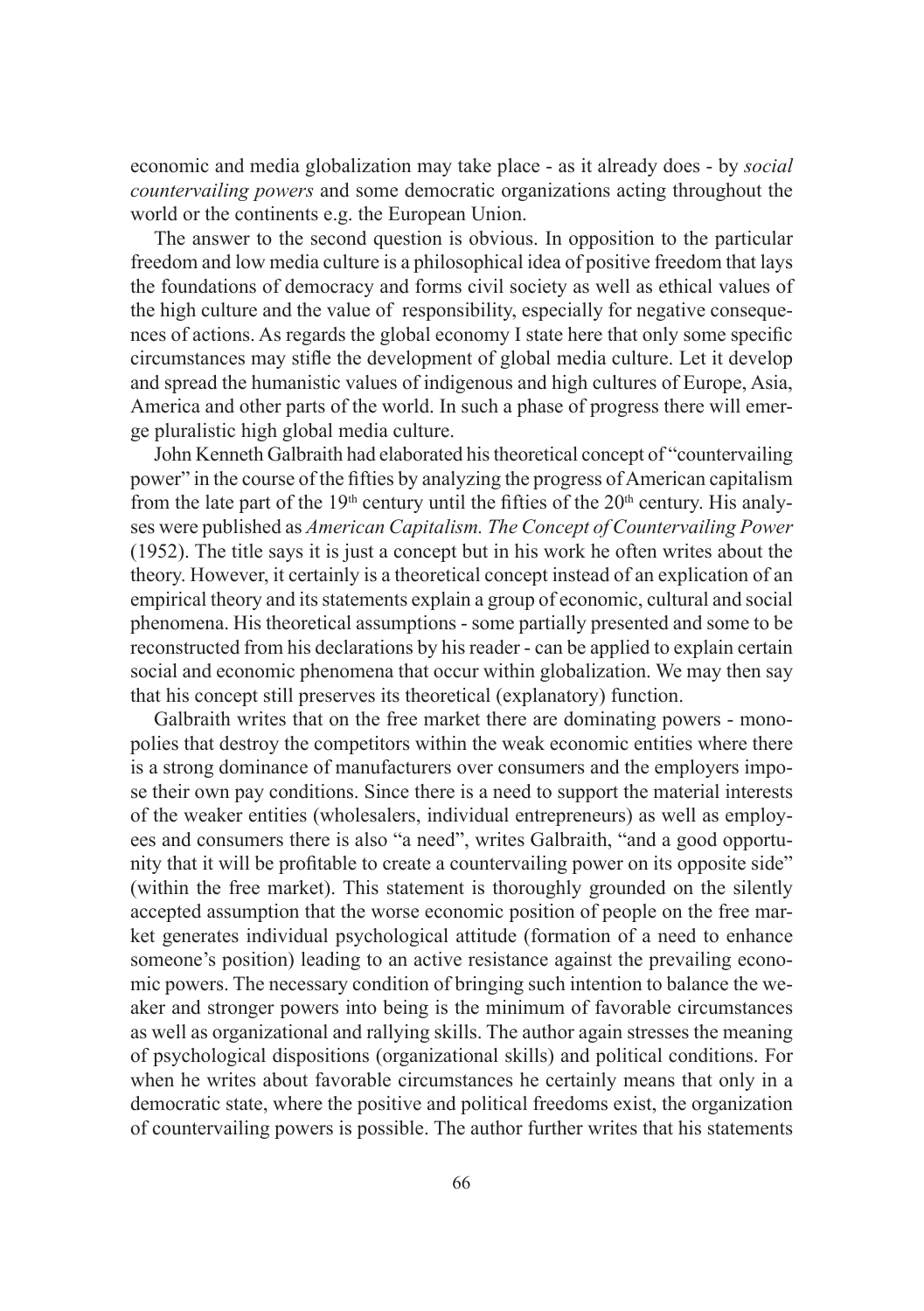are formulated basing on the "the assumption" that the dominant economic power is held "in check" by the countervailing power of those who find themselves in its sweep (reach). The first power generates the second one (i.e. the dominant power generates its countervailing power).

In his work Galbraith describes the birth and performance of the countervailing powers in the USA. His research reveals that, which was not foreseen by the economists, the purchasers, i.e. wholesalers and consumers' organizations who began to participate in formation of the product prices, further, workers' trade unions that protested against their low wages, which resulted in the fact that the employers benefit more of the companies profits, all opposed against the domination of manufacture monopolies on the free market. The appearance of grocery shops chains and malls had begun to determine the production profile of the huge food industry. The author goes further and says that we can always expect "the countervailing powers to appear in order to control the economic force's temper" and calls them "inborn powers" that emerge in order to demarcate the dominance of strong economic entities on the free market (J.K. Galbraith, 1986).

Galbraith's theoretical concept exposes a certain regularity or the recurrent interdependence of phenomena and events occurring within the free market and social phenomena. Therefore, following the intentions of the thinker, I shall now introduce the notion of the countervailing social powers. The regularity explains the causes of events and the appearance of phenomena in a structural sense, namely that the countervailing powers participate in the formation of free market, in a broader sense - they create economic and social processes. Basing on the described assumptions and detailed statements of Galbraith we may define this regularity in the following way: *in the course of advanced progress of capitalism, when the free market is dominated by enlarged structural economic organizations there appear the countervailing powers, spontaneously and always as the dominant ones, which in an organized form oppose domination of the stronger powers and bring about the balance on the market.* Then the free market and general economic progress are subject to at least partial control of the organized structures of the countervailing powers.

Such a formulation of regularity may be, as I previously mentioned, related to the contemporary phase of globalization of economy and media. The spontaneous (in Galbraith's terms) countervailing powers oppose the great (in terms of wealth) powers of the advanced organizational structure. The economically or ethically motivated individuals declare themselves against the dominant powers and shape their own psychological attitude to rally strong support to the opposition (this is an individual attitude). People use their abilities and organizational skills as well as both positive and civil freedoms provided by democracy and organize themselves to create the social countervailing power against economic and media globalization. The organized countervailing powers act against the particular fragments or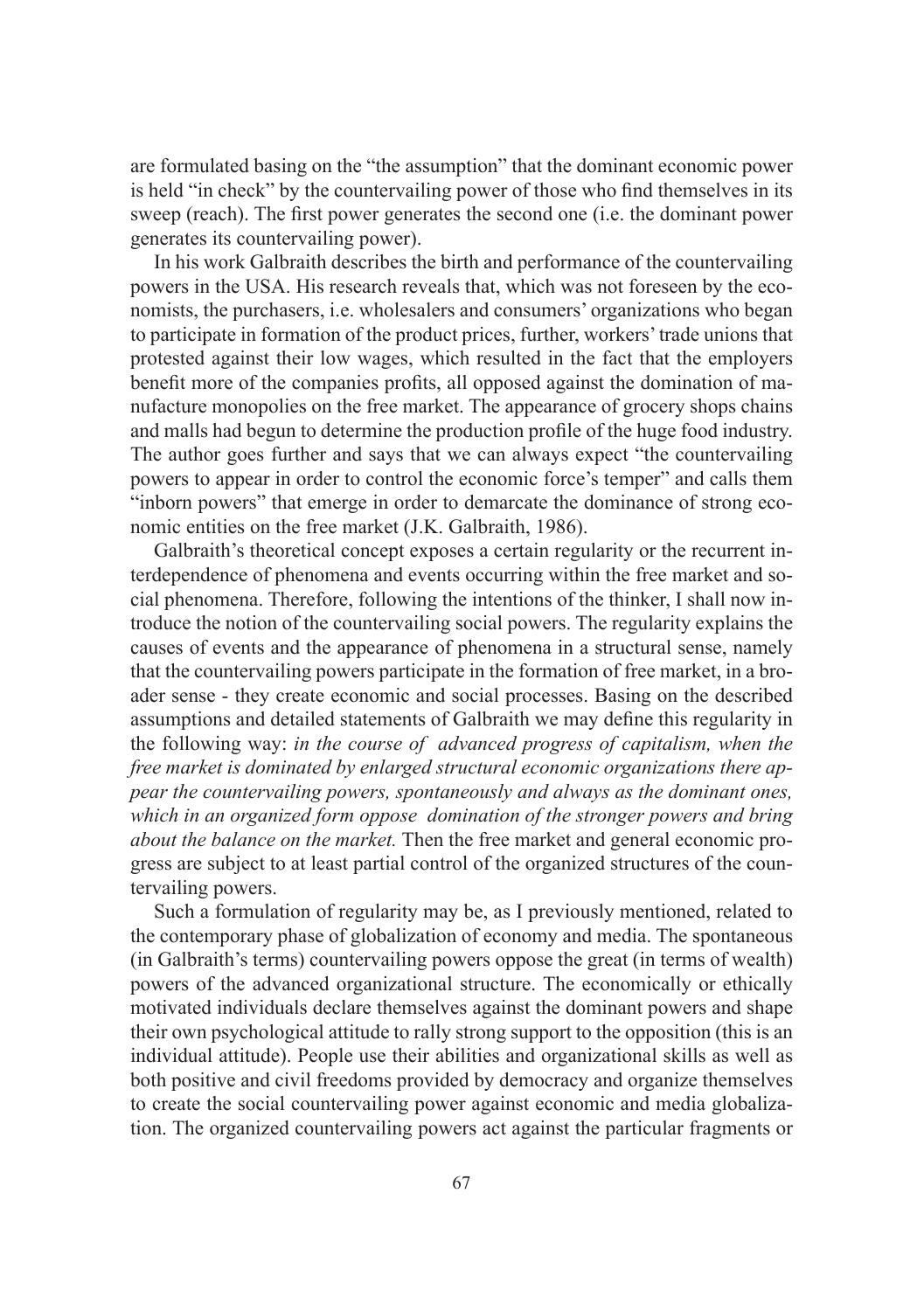the elements of global free market and against certain corporations participating in the globalization of economy and media.

The phenomenon of contemporary countervailing powers requires separate considerations and sociological analyses. In my article I shall describe some of the examples of the countervailing powers performance. Thus in the course of the eighties in France and Italy there appeared first individual protests and later on an organized, social-economic countervailing movement against the so-called 'macdonaldization' of food. Many people across France and Italy, including restaurant owners, declared against the expansion of the Mac Donald's chain and the widespread *fast food*, thus they spontaneously entered upon establishing a new habit of *slow food*, which meant the actual return to the regional tradition and local cuisine.

In 1986 in Italy, Pertini established an association of lovers of good food (M. Jędrysik, 2001). His idea of returning to traditional cuisine and taste was a great success also in America. Nowadays the association (Slow Food Arcigola) gathers around 60 thousand of members, publishes its own magazine and gastronomic guides on tastes and peculiarities of national cuisine. It also holds its annual Taste Room in Turin. The opponents of 'macdonaldization', presently being an institution, are aware that their power withstood a fragment of globalization by restraining dominant huge corporations on the free market. In this case the countervailing power is a social and also an economic movement as it undertakes its own economic activities. The association annually awards its prizes for the economic initiatives the aim of which is to revive local craft traditions or regional ways of food production. In 2001 the prizes were awarded to a Moroccan collective farm manufacturing cooking and cosmetic oils, a Mexican farmer for making chocolate according to the Mayan recipe, a Portuguese biologist who established his own company producing salt of a specific taste in a traditional way  $(M.$  Jędrysik, 2001). Furthermore, owing to this countervailing power many people found their jobs thus reducing the number of the unemployed.

The countervailing power is also formed by political parties of the so-called Greens. First there were individual and group protests, then we witnessed emergence of the organized political actions. The Greens representatives in politics rectify the economic processes in their countries, they also influence the processes of the global economy. This social and political movement has its undeniable merits as regards imposing restrictions on this type of production which destroys the natural habitat as well as the social environment of human beings.

Social countervailing powers in politics exist also permanently in unorganized forms. Tadeusz Buksiński writes about the increasing role of "sub-politics" created by "a new political class", i.e. authors and officials of globalization who, though having no formal rights, influence the decisions of political authorities. It is against this class that young people "practice anti-politics (...) politics from the ranks, competitive to the politics of huge concerns, monopolies and political parties.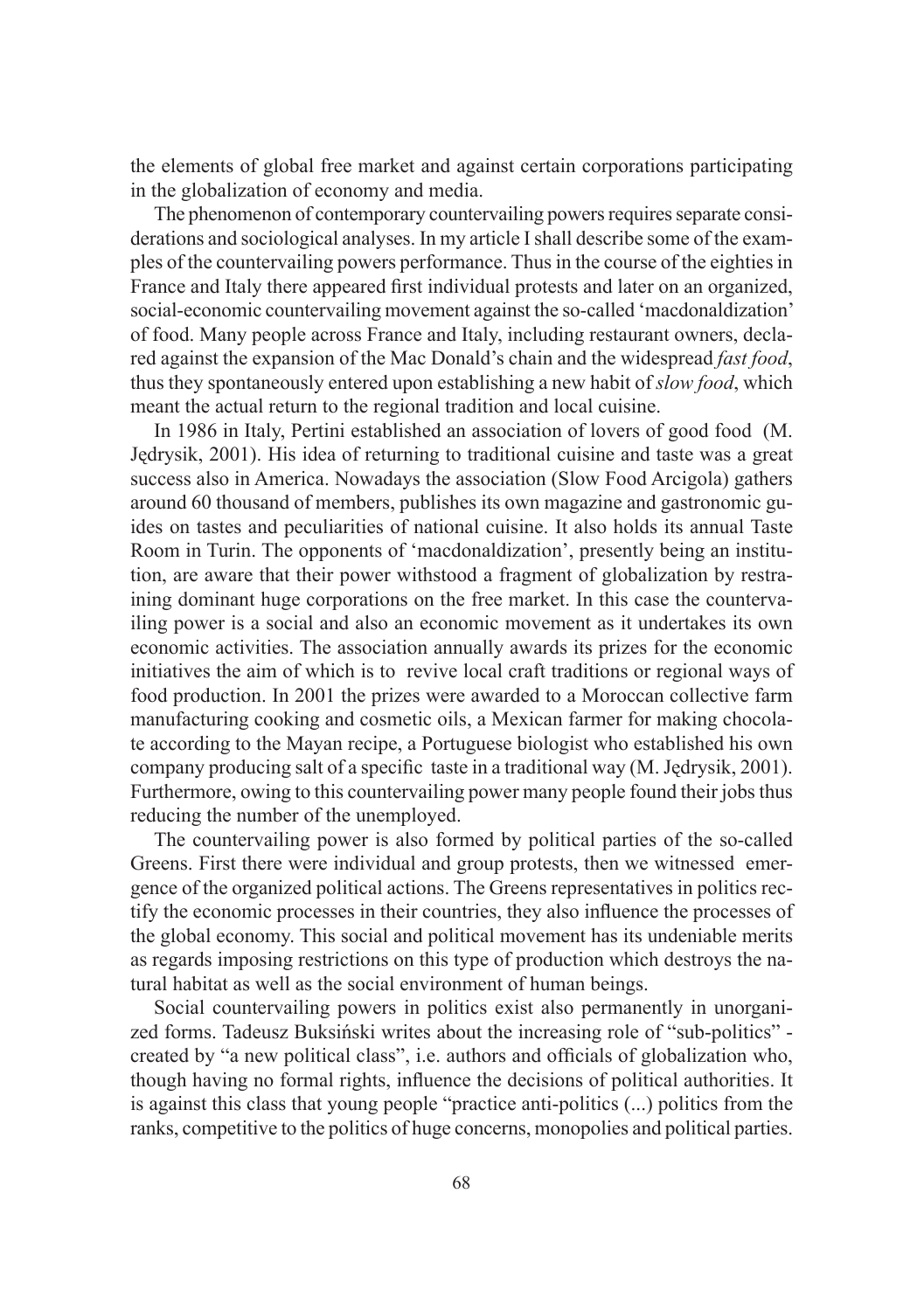Thus they create a new type of democracy. It is a spontaneous democracy without any regular program, an open one (...)" (T. Buksiński, 2001). In my opinion, anti- -politics as the social movement of the youth - so far dispersed, without any form of regular association, manifesting itself by protests against globalization - is just the kind of an inborn countervailing power against economic and political globalization. This movement is slowly transforming into an organized countervailing power. An illustration to this is the meeting held last year in Porto Alegre by a variety of anti-globalist groups that entered into the next stage of their activity - an organized form based on a clearly formulated program.

Artists and youth circles create the so-called counterculture as an inborn countervailing power against the low culture of global media. Within the counterculture the old values are brought back to life, new values emerge, the associations act and new fellows groups are formed. Such actions contribute to the development of the high culture and the specific values of youth culture that, although difficult to be classified, are still overtly opposed to the trivialized values created by global media institutions.

## **3. Polish society versus globalization of economy and media culture**

Marek. Ziółkowski, basing on his and his associates' sociological research on modifications of values in the Polish society in the course of the 1990s states that "the general orientation of the Polish society is directed (...) toward material interests and values. Social-cultural values as regulators of everyday behavior are given a distinctly minor meaning". The author writes that correspondingly we face a formation of a new attitude toward "postmodern postmaterialism and libertarianism" but only in "a few (though sometimes socially perceivable enough) circles, among the intellectuals, a variety of minority groups and other groups aspiring after realization of the so-called alternative values" (M. Ziółkowski, 2000).

We may venture an opinion that the social acquiescence to material values must have taken place in the situation of comparing the levels of affluence in Poland to the countries of the European Union (the relation of gross national income per head in Poland and the European Union countries was 1:5). The aspiration after material values is a primary motive of enterpreneurship in Poland. Thus the values play a positive role and point out the aims of individual and collective actions. It seems that, by way of digression, Polish people's declaration of being attracted to Americans (sociological research proves that around 60 percent of the Polish society show their positive attitude toward Americans) is motivated by their recognition of material achievements by the USA.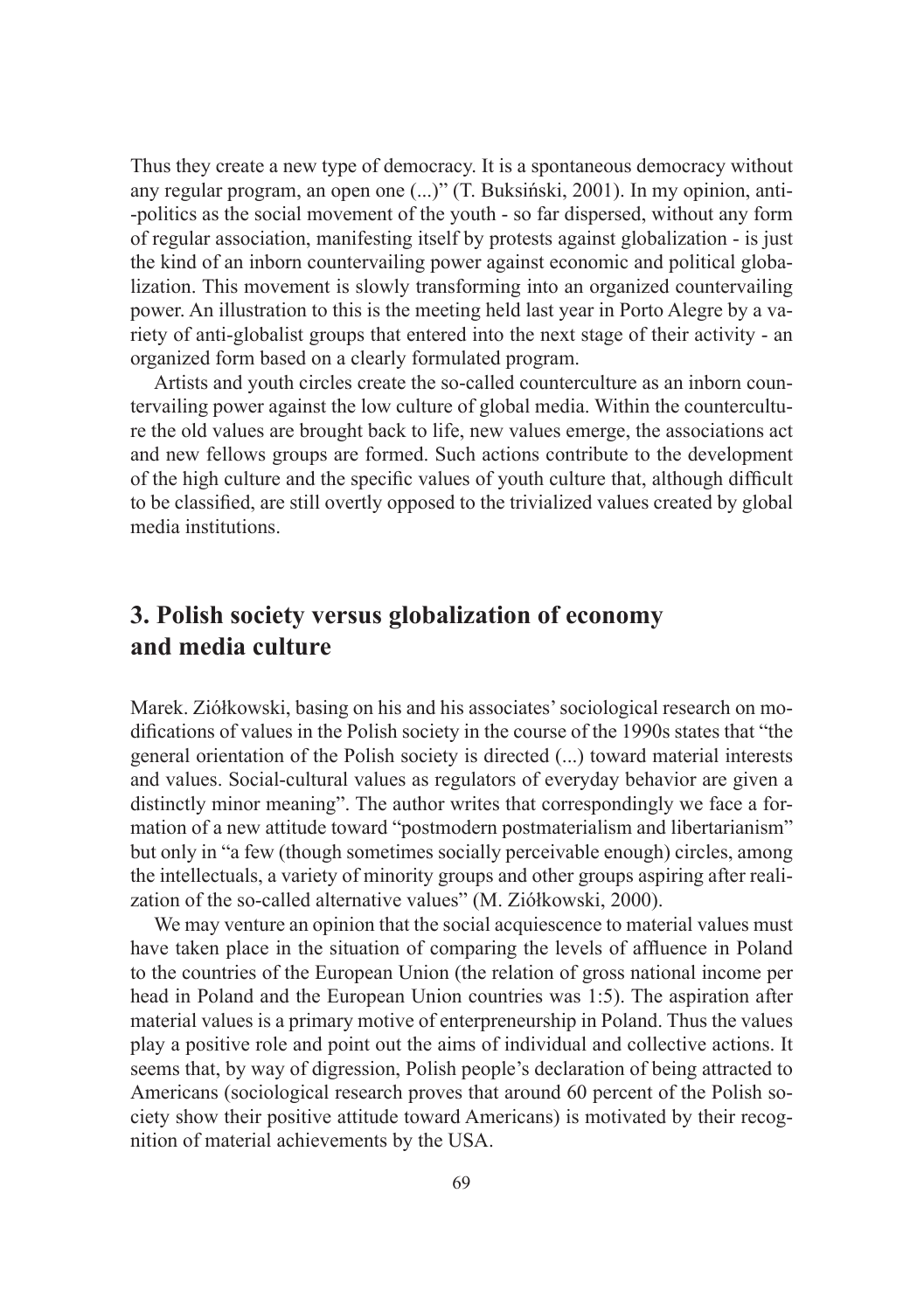Half of the adults do accept the inflow and presence of foreign capital in Poland because of the general materialist orientation in life and only 20 percent hold that foreign capital and modern technology impend over the job market and contribute to the increase of unemployment. This opinion is mostly expressed by the people in their fifties with elementary or vocational education who virtually lost their jobs. But as much as 90 percent of young people (up to 25 years) with secondary or college-education as well as managers of state or private enterprises accept the foreign capital in Poland. As for the preferences in the nationality of the capital owners, around 45 percent of people indicated the investors from the USA (A. Szymaniak, 2000). We must assume that those accepting the global principle of economy - free flow of capital - because of their background and knowledge of the world economic mechanisms accept the progress of global economy for they understand it as plausible opportunity of gaining profits for themselves and for Poland.

Until now there has not appeared, with an exemption of farmers and conservative social groups, any Polish social countervailing power against globalization of economy. In the light of the sociological research referred to , we may formulate an opinion that at least half of the Polish society and nearly all young people with secondary and college-education together with almost all managers do accept the progress of economic globalization. But at the same time, as the sociological survey reveals, 80 percent of the population is for the control of foreign capital: Will the investments increase the size of unemployment? What amount of profit is to be exported from Poland? Is foreign investment a threat to Polish enterprises? They all want the capital and investments owners (the owners of wealth) to recognize the norm and the value of the ethical and social responsibility as the result of their actions. I think that the common demand for responsibility betokens not only the fear of material threat from the global economy but also the acceptance of a substantial level of ethical norm.

# **4. Countervailing powers against economic and media globalization in Poland**

In my opinion, the social countervailing powers against economic globalization appear in today's Poland in their three forms:

1. Political form, fi rmly organized within two parties - *Samoobrona* (Self-Defense) the members of which are recruited from farmers and *Liga Polskich Rodzin* (Polish Families League), a conservative catholic party. The programs of both parties oppose free inflow of world economic organizations to Poland and opt only for the acceptance of a limited and strictly controlled (financial and technological) support of foreign entities.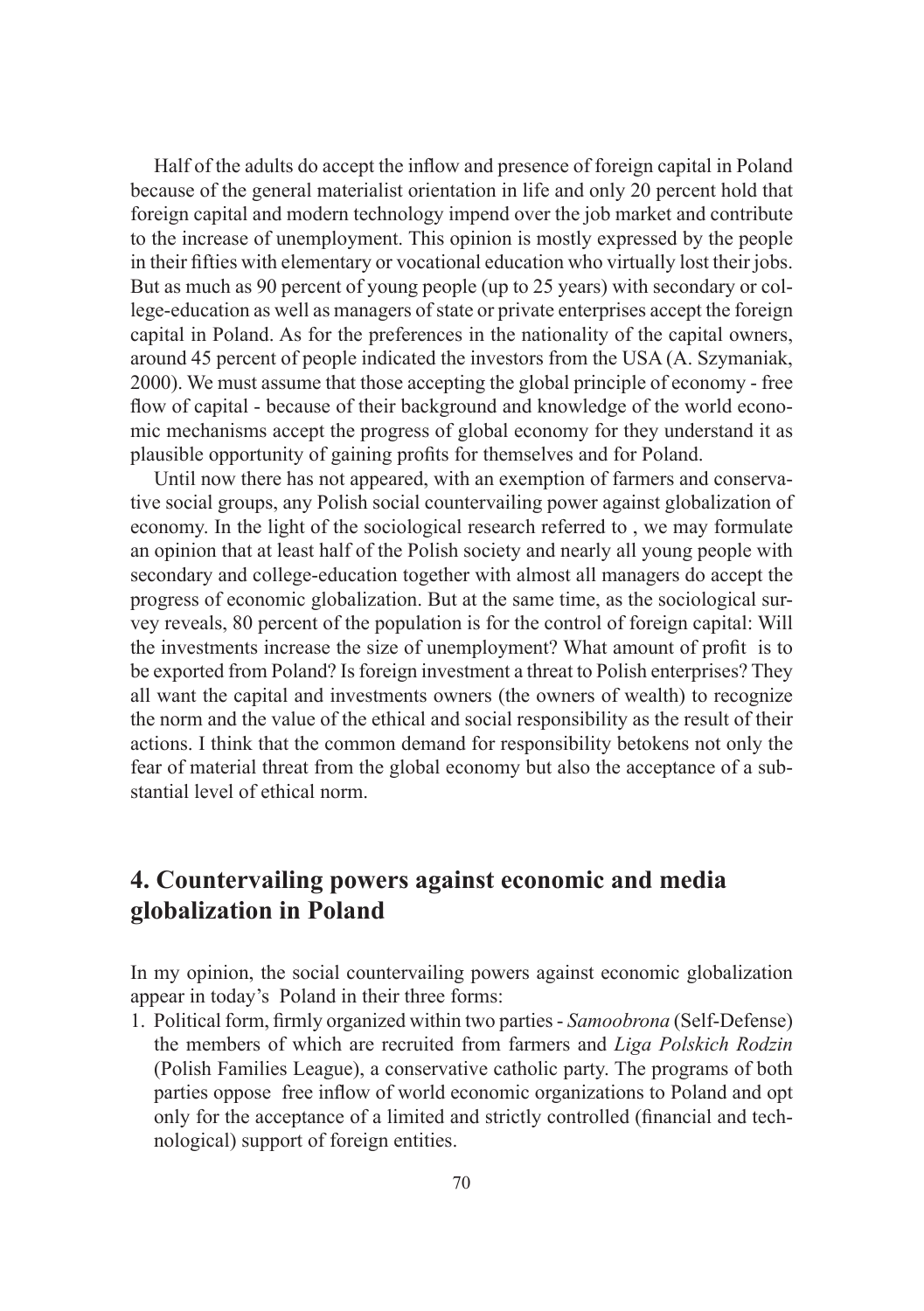- 2. The second form of countervailing power, also firmly organized, is trade unions, including *"Solidarność"*; to some degree it follows the tradition of historical *"Solidarność"* of the 1980s. Trade unions accept global economic progress under the condition that, firstly, the Polish economy takes part in it, or that the legal equality is maintained on the world market; secondly, half of the Polish shares are involved in establishing companies with foreign capital in Poland and, lastly, that permanent tax control is provided by our state over foreign capital.
- 3. The last, arbitrary and the most spontaneous one, is the short-time form associations of people emerging mostly in small and middle-sized towns that oppose the existence of huge mercantilist branches as well as the construction of malls by the Polish owners. The associations are formed by the retailers and their members protect their own material interests. Sometimes they find support from those who do not accept foreign supermarkets expansion at all (though they buy the imported goods) and do not recognize the anonymous standardization of huge malls.

Hitherto, as previously stated, Poland has not had such a countervailing power as it has already been formed in France or in Italy which opposes domination of the global economic market in their own countries.

We need to state generally that the global media culture is recognized by the majority of Polish people and its values are shared among youth especially. A primitive commercial and its images being "Newspeak" shape a lower esthetic level of viewers and an instrumental, taxonomic language that cannot serve a dialogue on ethical values and even precludes criticism of the low culture. In social groups, especially among young people, amusement as the way of life is widely accepted. Neil Postman perfectly described it in his work (N. Postman, 1985). According to him, amusement hermetically veils all the problems of the world – whether it is war, peace or all important problems in the life of an individual and a group, pursuit of the sense of life or even approval of common welfare etc.

The countervailing powers against global media culture are not organized in a social sense. In Poland we may observe the actions of particular, individual powers who are individual human beings of the intellectuals and artists being identified, as Marek Ziółkowski put it, with the postmodern postmaterialism who accept the values of the high culture or create their own values blatantly opposed to the media culture.

I shall prove my conviction that an individual human being is a particular countervailing power against the global media culture by two examples from Poland. In recent years the outstanding film directors, Andrzej Wajda, Jerzy Hoffman and Jerzy Kawalerowicz, made four epic movies based on the works widely recognized by the Polish history of literature of the 19<sup>th</sup> century. Generally speaking, the films are about the significant meaning of religious, ethical and social values for people. The movies were watched in Poland and abroad including the USA by a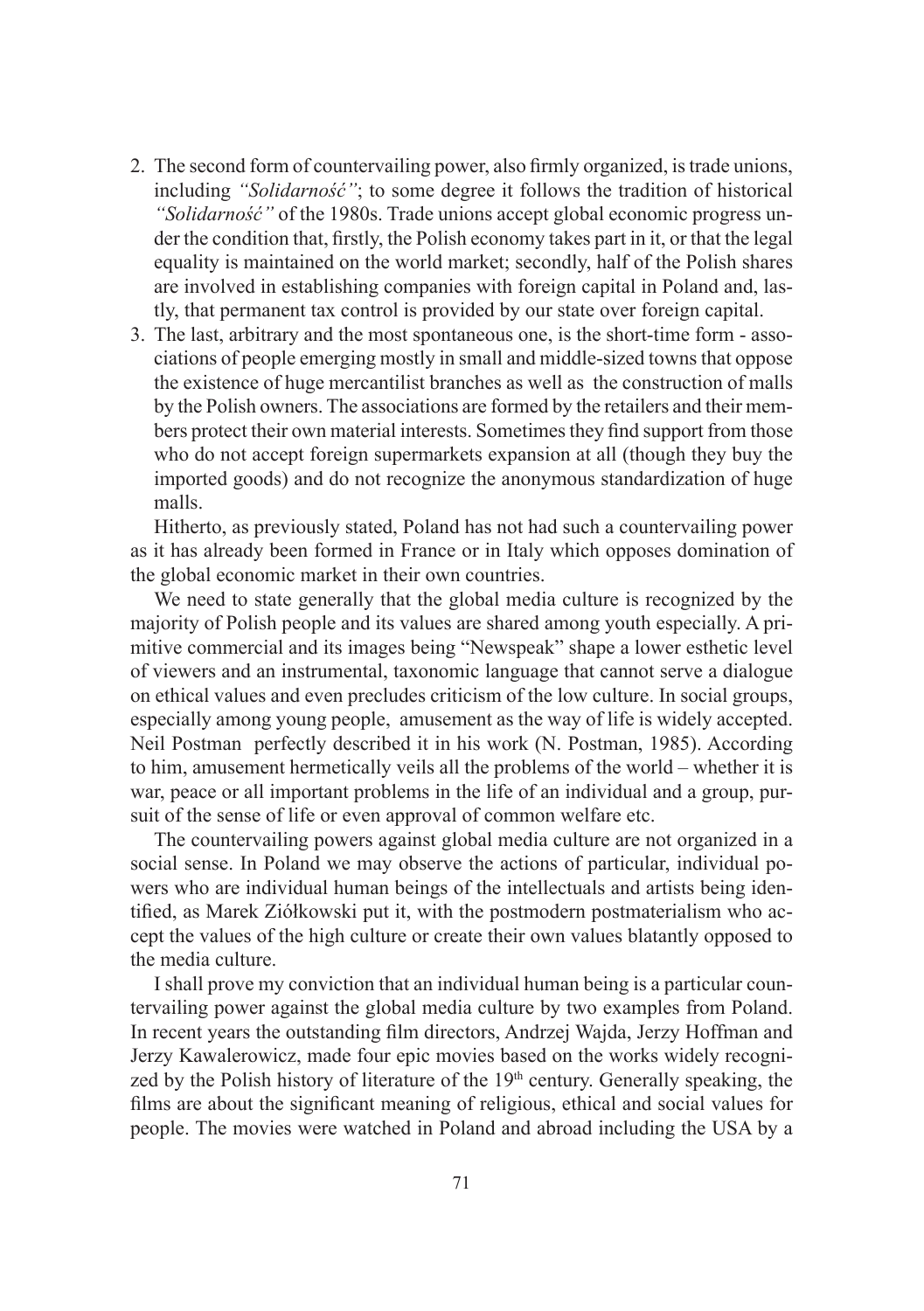couple of millions of viewers. I shall refer to two movies by Andrzej Wajda: "Pan Tadeusz" ("Mister Thaddeus") - an epic poem by Adam Mickiewicz and "Zemsta" ("Revenge") - a comedy by Aleksander Fredro. I shall not go into a detailed analysis of axiological strata of both works, instead I confine myself to the statement that the Polish viewers, who read the poems at school, again asked themselves whether ethical and social values, both positive and negative ones, of the nineteenth-century nobleman's culture are able to motivate modern behavior of people. Among the viewers there were many technocrats and the low culture participants who rarely consider the question of cultural values. Wajda, Hoffman and Kawalerowicz created a given axiological and social pattern and thus contributed to the birth of a large audience composed of individual beings who learnt about the ethical values of Polish nobleman's culture. Since they learnt such values they learnt to think about values at the same time. In my opinion, they are to some degree ready to carry on the discourse on social values in general.

In the light of the presented example, and many similar ones, we must hold that each artist creating his works within the high culture that are addressed to people, especially to the participants of the low culture, by means of material technique plays the role of an individual countervailing power against the global media culture. Through his work, an artist provokes in an esthetic way and encourages his viewers/readers to question, criticize and sometimes even to reject the low media culture.

My second example, or rather examples, of creating certain social patterns appeared in Poland two or three years ago when the price of PC and Internet access decreased. In dozens or even several hundred of small towns and villages (the phenomenon is not officially reported) particular individuals, mainly young people, with writing skills and a journalist flair were very successful in establishing their local newspapers on the web. Apart from being journalists they also organize social actions in order to solve current problems important to the inhabitants of certain towns or villages. People trust them because they help them find jobs and write about the values of local or regional culture. This example confirms my view that the individual countervailing powers, acting within local communities, oppose globalization of the low culture media. These people are not professional creators (artists) but still they serve their role of social promoters of the revival and establishment of indigenous social relations based, as I have mentioned before, on ethical and local cultural values.

#### *References*

Buksiński T. (2001), *Moderność*, Instytut Filozofii, Poznań. Galbraith J.K. (1986), *The New Industrial State*, New American Library, New York, (1987) Affluent Society, Penguin, Harmondsworth.